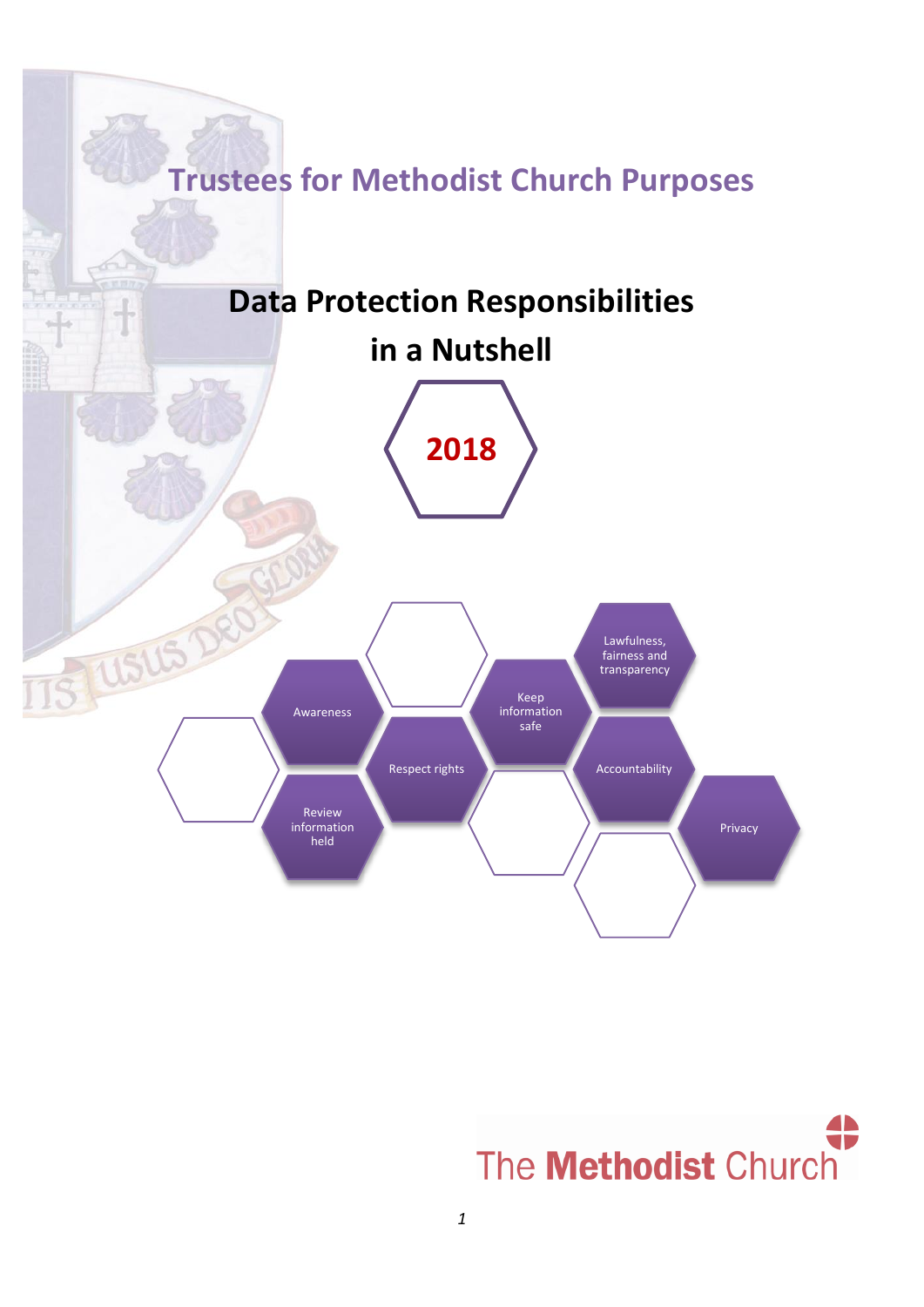Who are the Data Controllers in the Methodist Church?

# **Trustees for Methodist Church Purposes**



### **The Methodist Church in Great Britain**

# The **Methodist** Church

For general data protection issues relating to day to day matters such as lists of members, third party users of church premises and lay employees employed by Local Churches, Circuits and Districts.

For data protection issues which fall outside TMCP's registration and for which the Connexional Team is solely responsible. The issues which affect Managing Trustees are those concerning safeguarding and complaints and discipline.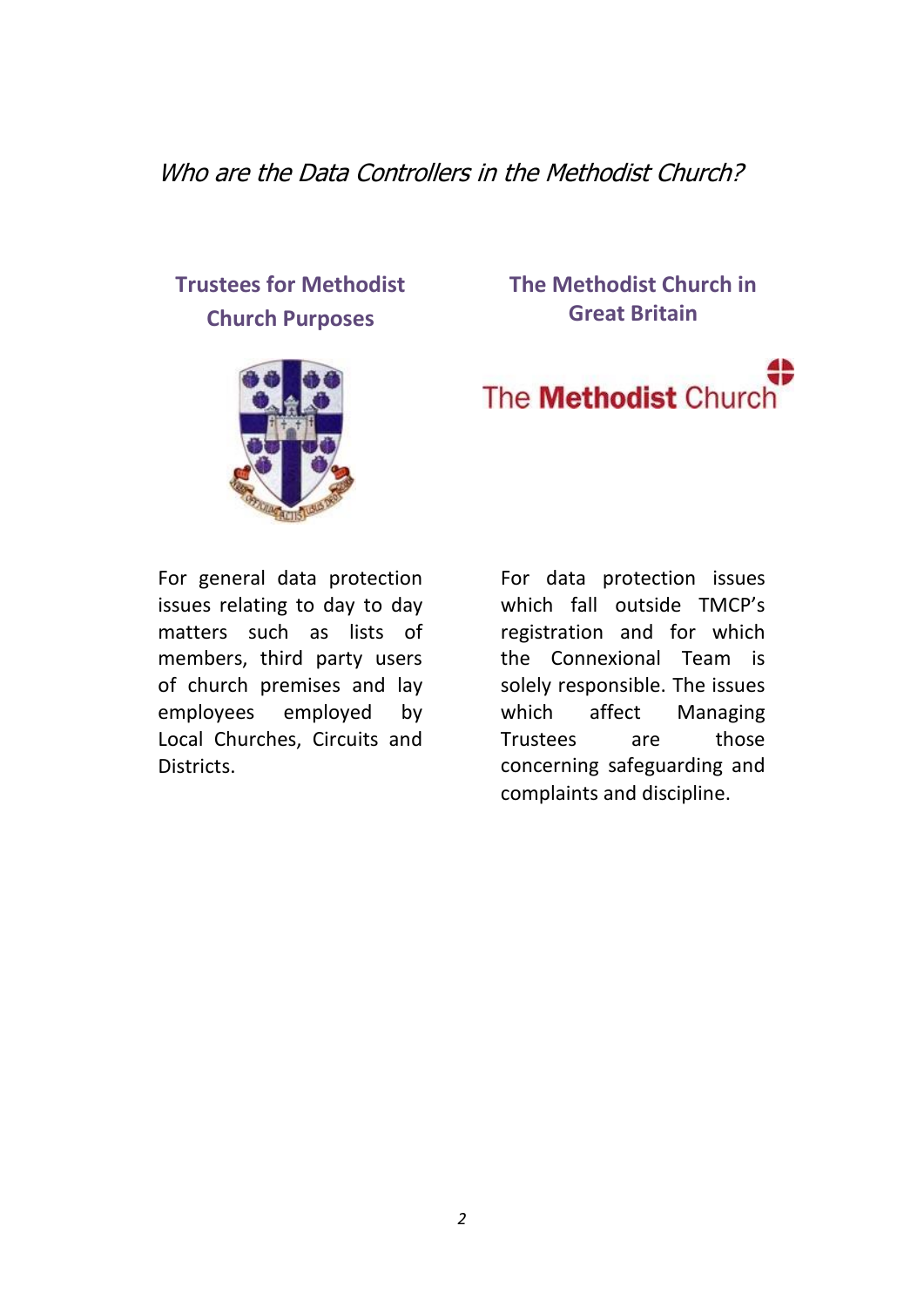### What do I need to know about GDPR?

The new General Data Protection Regulation (**GDPR**) comes into force on **25th May 2018**. Far from being a "game-changer", GDPR updates and consolidates the existing legal obligations on organisations, such as the Methodist Church, to bring them into the twenty first century. The Methodist Church cares about the people whose data it holds and recognises the importance of this information to its work. GDPR provides a great opportunity to review exactly what personal information the Church holds, how it uses it and what steps we as a Church need to take to protect each others privacy e.g. members, ministers, volunteers, employees, individuals who support the Church and third party users.

As a Connexional Church we are all working together to do what we can to protect privacy and keep information safe. If as a volunteer, minister or employee in the Methodist Church you use or have access to personal information, you are responsible for ensuring that such information is handled in accordance with data protection legislation and in line with best practice as set out in the **Data Protection Policy**. TMCP and the Connexional Team (as the two Data Controllers) have been working together through the data protection working party (**Working Party**) to provide a toolkit of guidance, policies and templates (**Data Protection Toolkit**) to help you understand and fulfil these responsibilities.

This guide summarises what you need to do to ensure that the information you hold is looked after carefully and kept safe.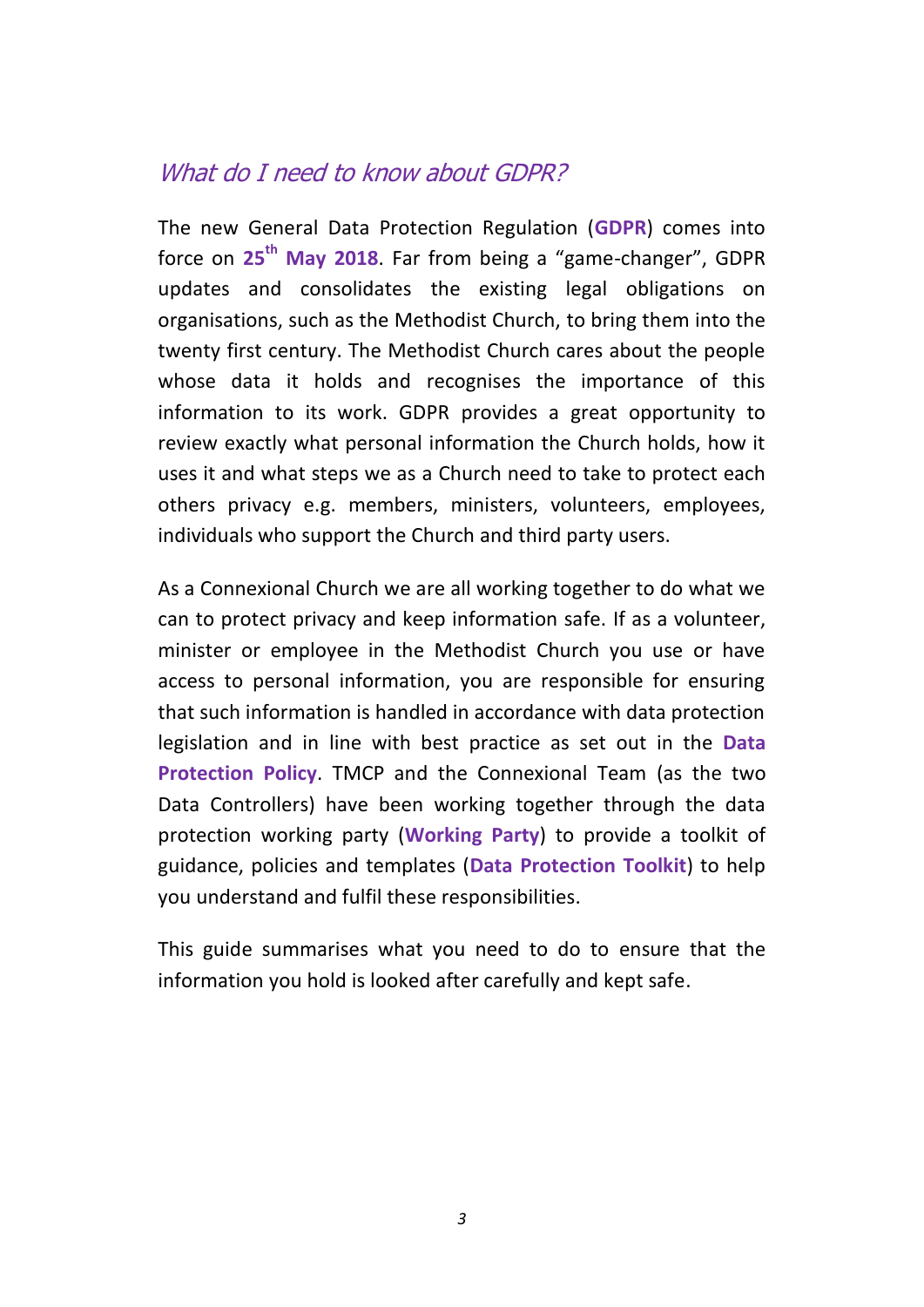# What is personal information?

Any information identifying a living individual or information relating to an individual that can be identified from that information. Personal Data can be factual (for example, a name, email address, location or date of birth, photograph, disability, health or ethnicity data) or an opinion about that person's actions or behaviour.

# How to use this guide

This guide is part of the **Data Protection Toolkit**. The Methodist Church recognises that those who have access to personal information on a daily basis are already busy and do not have time to pour over the technical jargon of GDPR. By using this guide you will have a basis understanding of how to protect personal information under GDPR. It also sets out some straightforward rules around which you can shape the way you handle personal information and shows you where to access more detailed guidance; the toolkit of policies and templates and further help and support.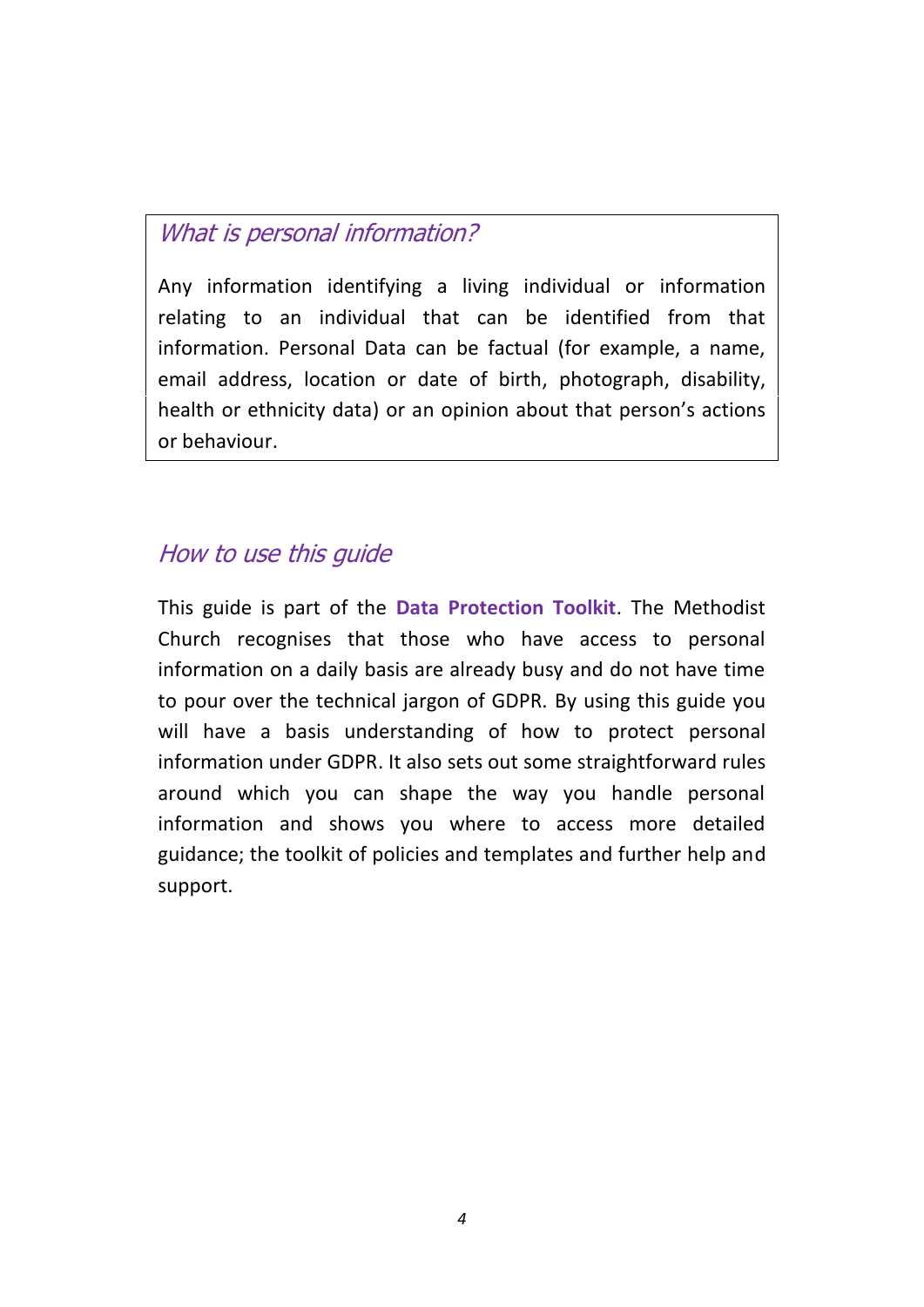# How the Toolkit fits together

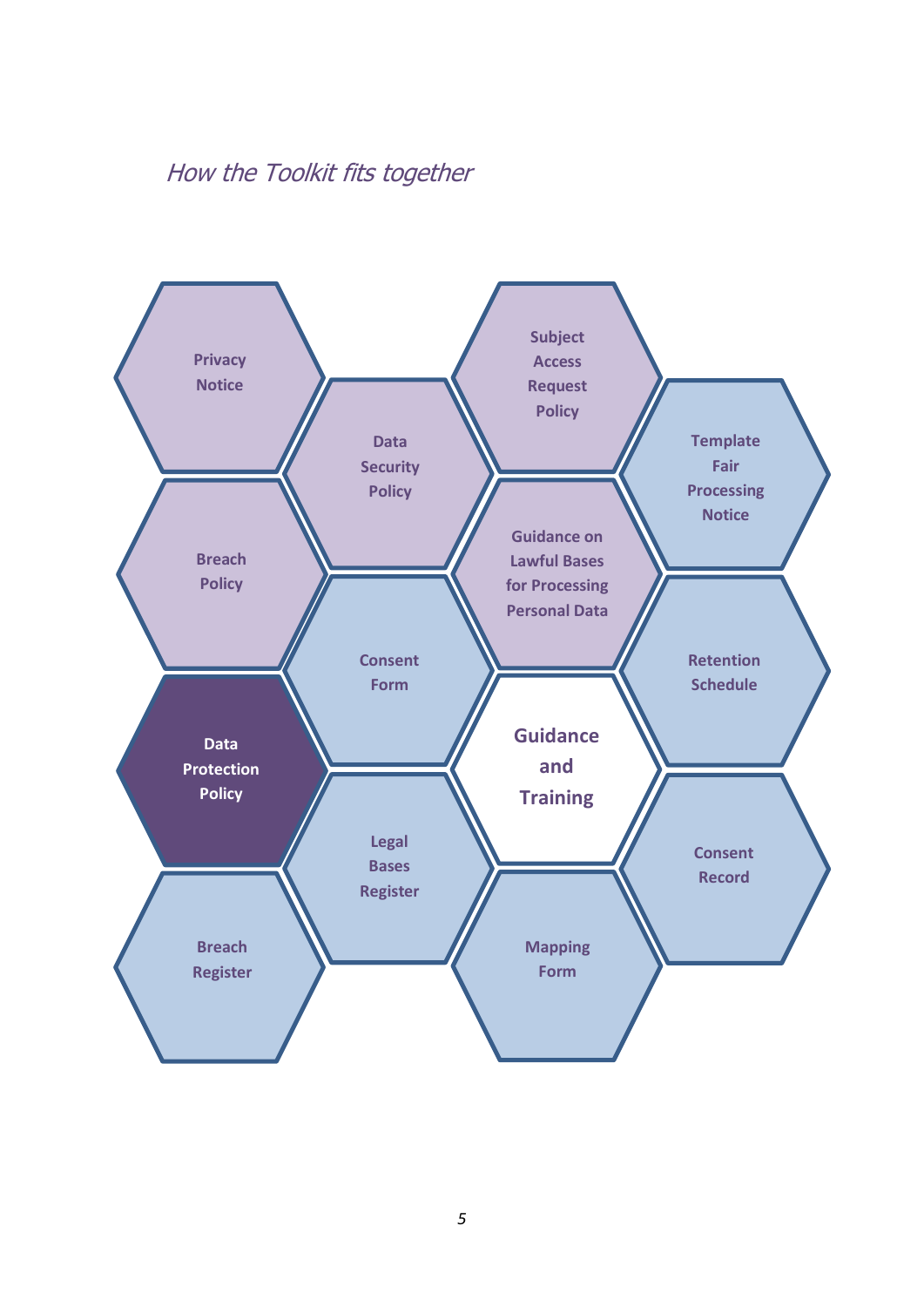The "**Data Protection Toolkit**" is the:

 **Data Protection Policy** - An overarching "policy" or "rulebook" that those handling personal data within the Local Church, Circuits and Districts need to follow clarifying what everybody's responsibilities are. Read this policy carefully so that you know what your responsibilities are and understand the Methodist Church's position with regard to privacy. It also sets out the responsibilities of the Data Controllers and where to go for help.

# Specific Policies

- **Privacy Notice** Sometimes referred to as a "privacy policy", this document tells people what the Local Church, Circuits and Districts do with their information and how it is kept safe. You need to make sure data subjects (individuals) have access to the notice when you collect data from them. Download the **Privacy Notice** from the TMCP website (once available), display a copy publically on your noticeboard and ensure you provide individuals with links to it as necessary by email and from your Local Church, Circuit and District websites.
- **Data Security Policy** Practical guidelines on keeping data safe.
- **Subject Access Request policy** Step by step guide on how to deal with requests from individuals in relation to their data rights focusing on subject access requests e.g. requests for the information you hold about them.
- **Breach policy** Practical guidelines on how to respond to the loss or unauthorised disclosure of personal information. The key points are set out in the flowchart at the end of this guide and a full policy will follow in summer 2018.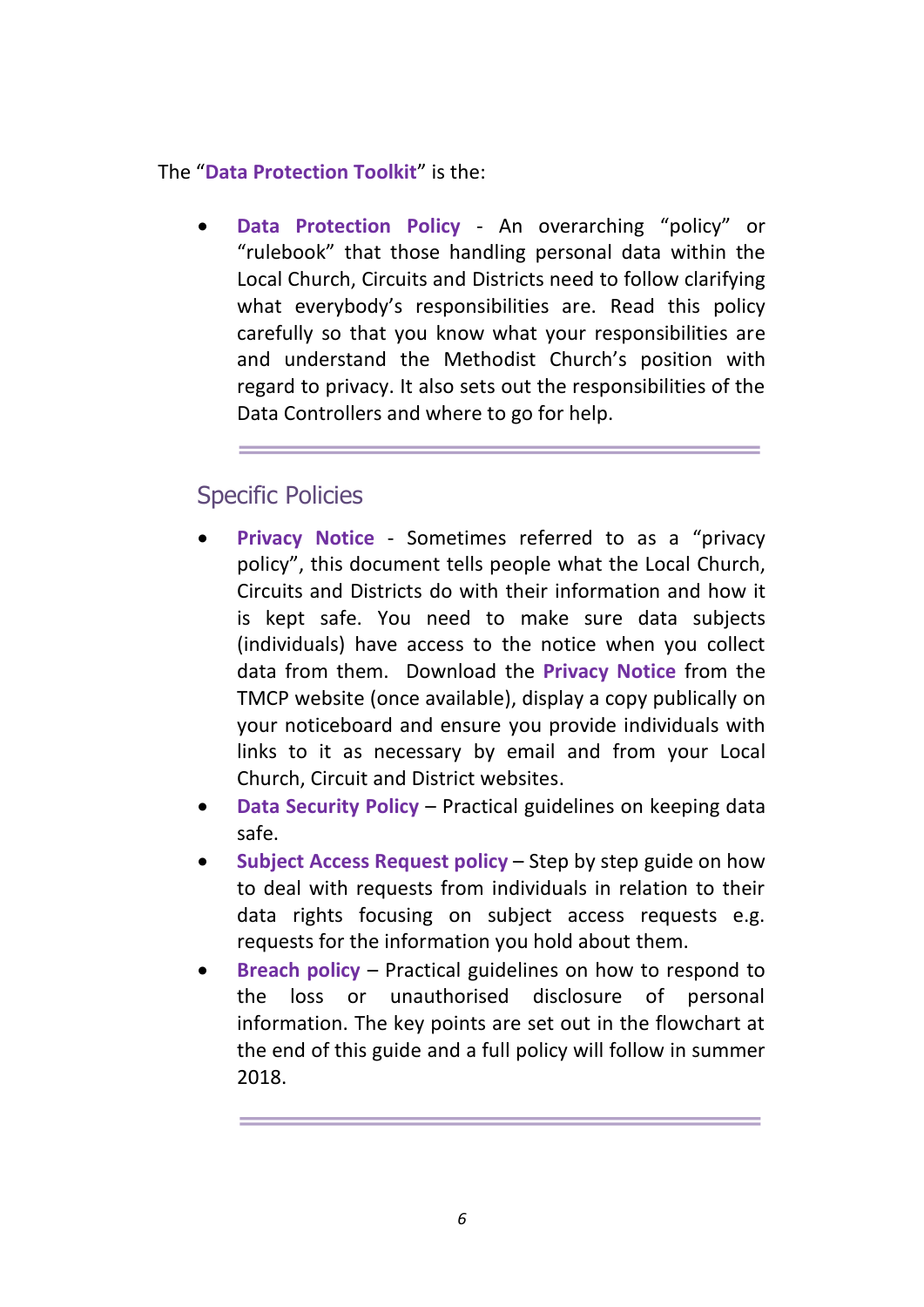# Guidelines and Schedules

- **Guidelines on Lawful Bases for Processing Personal Data** (These are contained in the Lawful Bases Guidance Note) – It is important to establish that information is being handled lawfully e.g. for one of the six lawful reasons set out in Article 6 of GDPR. The charts in Sections A and B of the guidance note explain how the lawful bases set out in the Privacy Notice have been identified. Use the guidelines in the charts to check that there is a lawful basis (or bases) for using personal information, for examples of when the Privacy Notice will tell you to use one lawful basis or another and key points to bear in mind in terms of record keeping and informing data subjects
- **Retention Schedule** Use the categorised list to identify how long personal information should be kept.

# Template Notices, Registers and Forms

- **Mapping Form** An essential part of the toolkit and your  $1<sup>st</sup>$  step in working out what data you have and what your responsibilities are.
- **Legal Bases Register** record which lawful bases you are relying on to use each category of information you use at your Local Church, Circuit or District.
- **Template Fair Processing Notice** Template wording to give to people when you collect data from them (or receive their data from others) pointing them towards the more detailed **Privacy Notice**.
- **Breach Register** Use this to record all instances of breach however large or small i.e. whether or not you need to notify the individual concerned.
- **Consent Form** If you need to rely on consent perhaps because you are sharing personal information about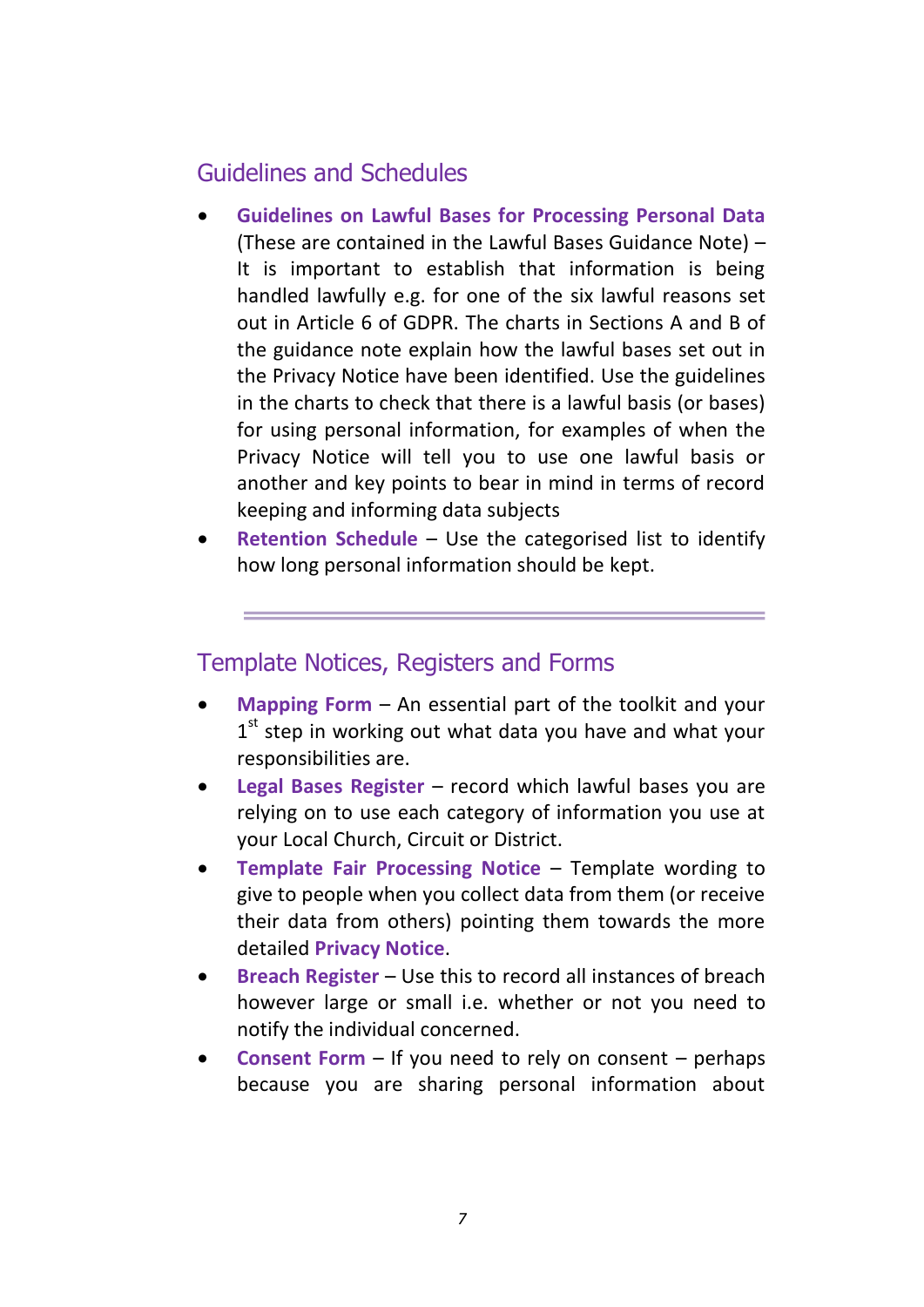church members with third parties (e.g. making directories available on websites) you must use the consent form.

 **Consent record** – If you need to rely on consent you must record how and when consent was given and what was said using this record.

*It is important to download and use these registers to keep the records required under GDPR and show that you are taking data security seriously. Records must be kept to comply with SO 019.*

### Guidance

Use the guidance available on the data protection pages of TMCP's and the Methodist Church's websites which is aimed specifically at the Methodist Church. Refer to the "**9 Steps for Methodist Managing Trustees to Take Now to Comply with GDPR**" and "**Data Protection FAQs**" in particular. These are focused on what you need to do both to get ready for GDPR and to keep on top of your data responsibilities in the future. The FAQs pick up on key questions raised by Managing Trustees.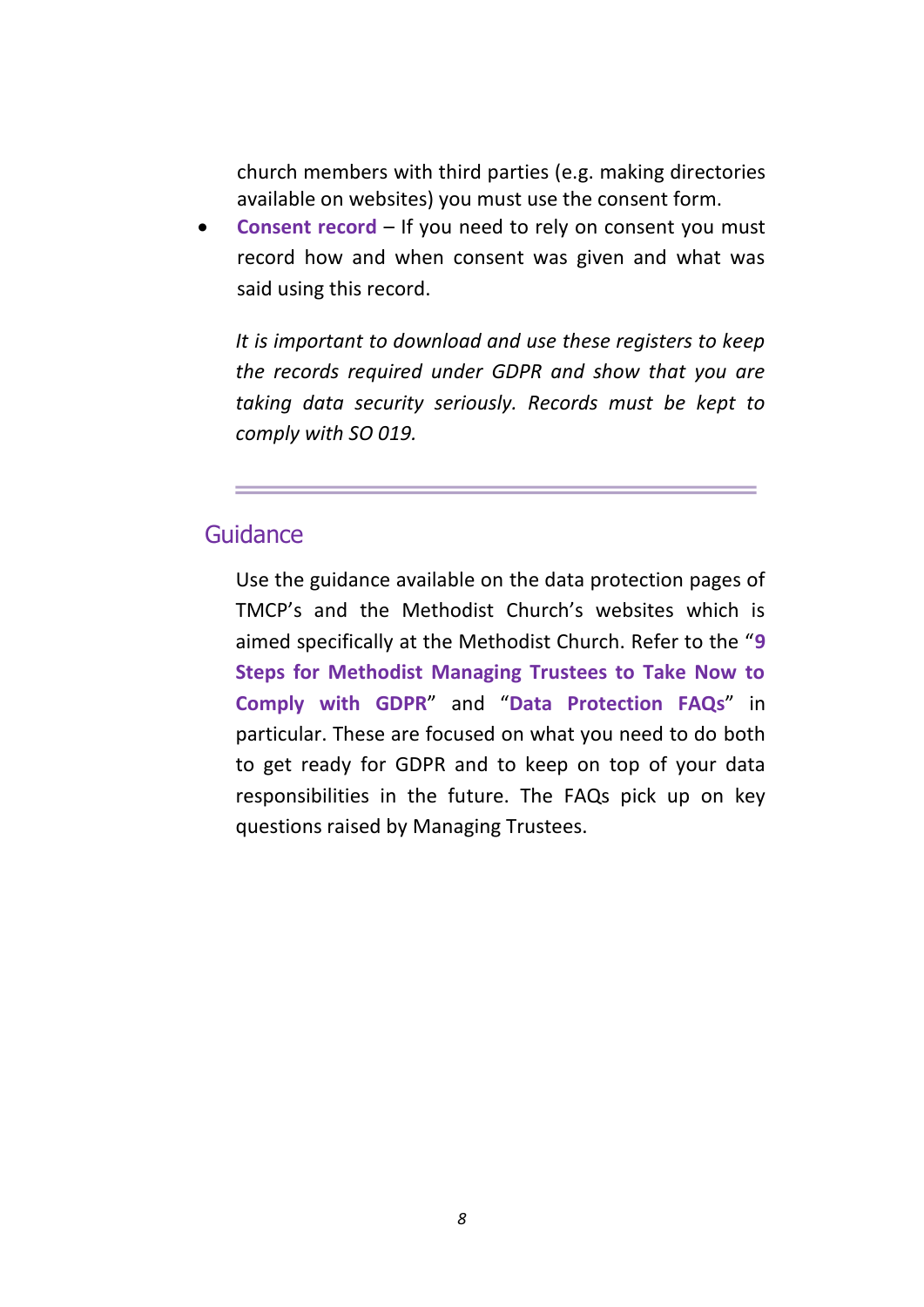# Code of Practice

*The Data Protection Policy sets out the Methodist Church's policy for keeping personal information safe and the responsibilities of all of us to comply with the eight data protection principles set out in GDPR. In a "nutshell", your data protection responsibilities detailed in the Policy are:*

- **1.** Carefully read and follow the **Data Protection Policy.**
- **2.** Review and keep under review the personal information you collect and use in your Local Church, Circuit or District. What information do you have? Why? Who has access to it? Do you need to keep all the information you have? (Refer to Step 1 of the **9 Steps Focus Note**.)

*If you do not need all the information you hold this could be a great opportunity to carry out a data cleansing exercise naturally reducing the responsibilities placed on you. Make sure that the information you do not need is disposed of in accordance with the guidelines on disposing of personal information securely.* 

**3.** Only collect and/or use personal information if you have a lawful reason for doing so and inform individuals about how you will use their personal information. (Lawfulness, fairness and transparency)

*The Lawful Bases Guidance Note explains the six lawful bases that can be used and the Privacy Notice contains the information you need to give out to individuals.*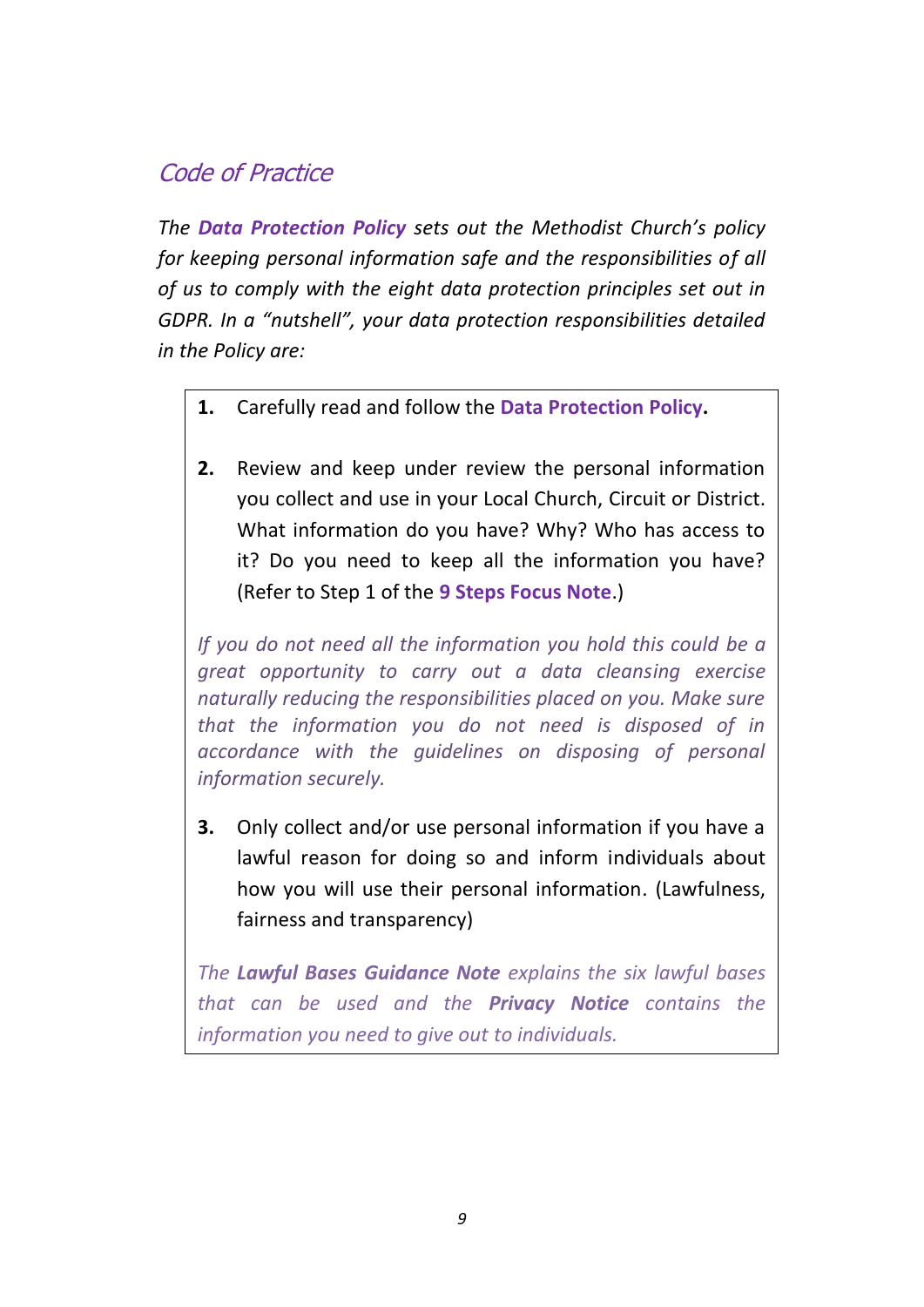**4.** Only use the personal information that you need and only for activities relating to the life and work of the Methodist Church. (Purpose limitation)

*e.g. do not use information from the Directory for your own private or business purposes and only use personal information you actually need for the purpose required. Just because information is available for one purpose does not mean it should be used for all purposes. Also, if you can fulfil the purpose e.g. publicise an upcoming Local Church event by displaying posters, speaking to people and handing out leaflets after a service (i.e. without using people's personal information) do so.* 

**5.** Only collect and use the minimum amount of personal information that you need for a particular task. (Data minimisation)

*e.g. if you are arranging a pastoral visit, you only need to collect sufficient personal information to enable the pastoral visitor to provide pastoral support. The pastoral visitor is meeting the spiritual needs of the Church member rather than providing medical care requiring a full medical history.*

**6.** Check the information you have is correct and up-to-date. (Accuracy)

*e.g. read back personal information given over the telephone and update information when notified about changes in contact details.*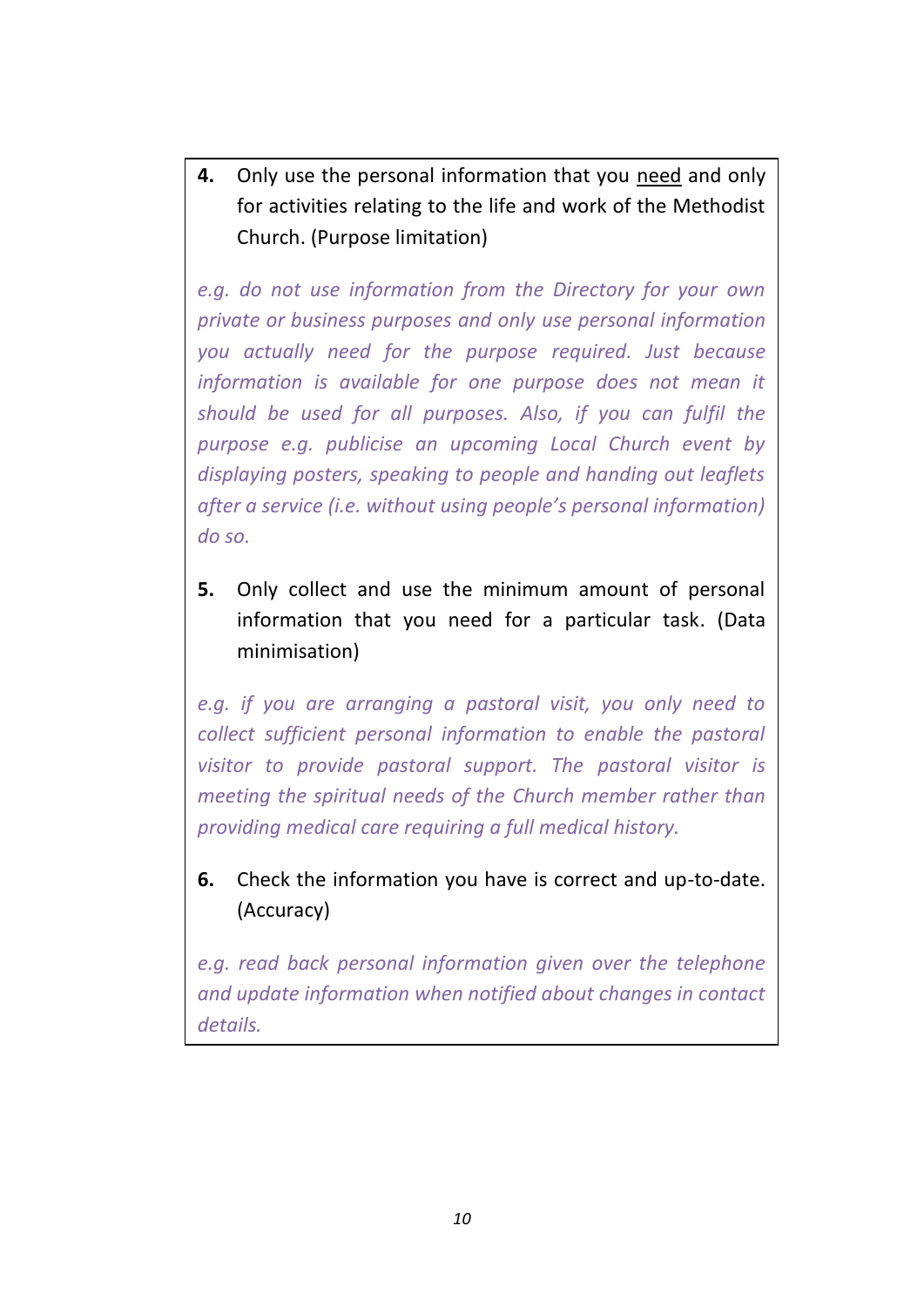**7.** Destroy/ delete personal information as soon as it is no longer needed in accordance with the Church's guidelines and **Retention Schedule**. (Storage limitation)

*e.g. do not keep hold of information longer than you need it. As with point 2, carry out data cleansing exercises. Stop and think – do you actually need to keep the information? If so, for what purpose?*

**8.** Review how you collect and store personal information in your Local Church, Circuit and District and update processes as necessary in accordance with the **Data Security Policy** to ensure its safety. (Security, integrity and confidentiality)

*e.g. do not leave personal information unattended in the vestry; store computer files on a password protected machine; do not print information unless you really need to and if you do store it somewhere safe.*

**9.** If you lose or allow unauthorised access to personal information, immediately contact the Appropriate Data Controller so that they can tell you what to do next. (Security, integrity and confidentiality)

*e.g. if you mistype an email address or leave contact details on the bus. Please refer to the "Who are the Data Controllers and where to get help?" Focus Note to identify the Appropriate Data Controller.*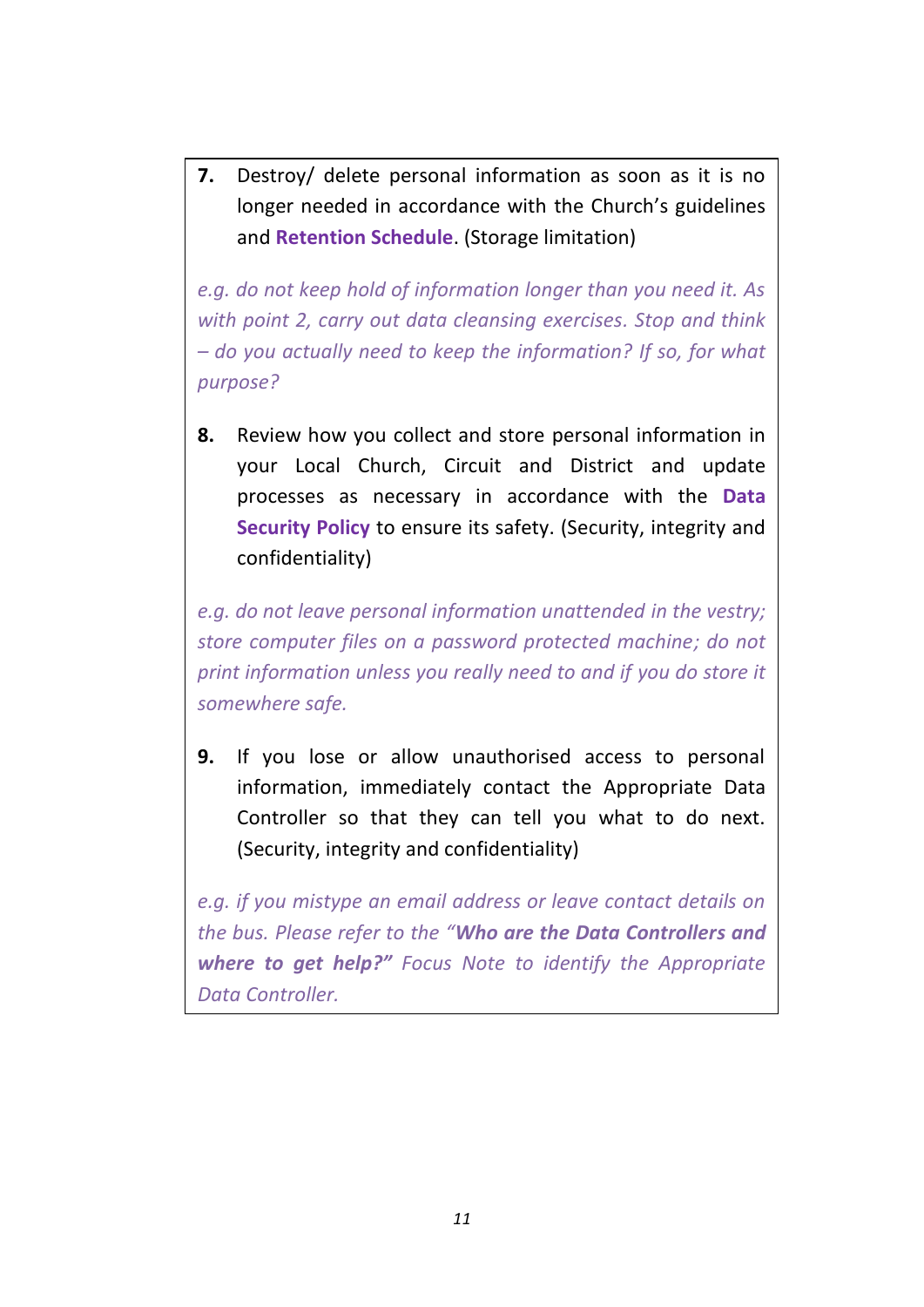**10.** Respond to requests to exercise data rights e.g. to erase information or provide details of information held without delay and notify the Appropriate Data Controller. (Data Subject's rights and requests)

*e.g. if somebody asks for copies of all the personal information you hold about them or asks you to delete personal information check the guidelines on responding to data subjects rights and the Subject Access Request Policy (SAR).*

**11.** Contact your District Data Champion, TMCP (**dataprotection@tmcp.methodist.org.uk**) or the Conference Office (**dataprotection@methodistchurch.org.uk**) if you have any questions about your responsibilities.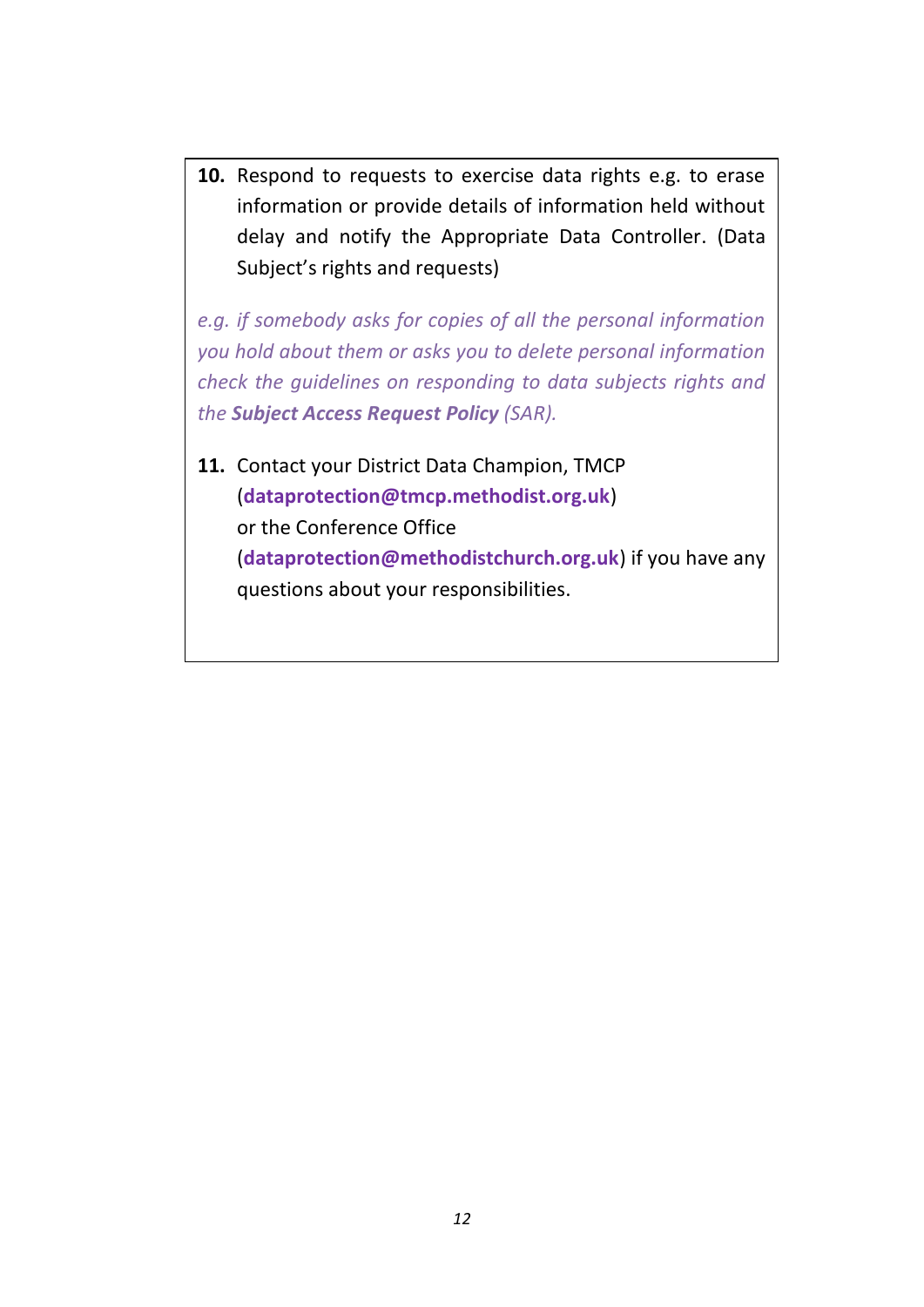

*Carrying out the data mapping exercise at your Local Church, Circuit or District as described in Step 2 of the "9 Steps for Managing Trustees to take now to prepare for GDPR" will help to identify what personal information you hold and what you use it for.*

**e.g. Further Mission ∙ Provide pastoral support ∙ Record members ∙ Create directories ∙ Fulfil contractual obligations ∙ Pay employees ∙ Manage room bookings**

### **STOP! - Can you lawfully use the information as intended?.....**

*Personal information can only be used lawfully, fairly and without adversely affecting the individual the information relates to. Use the Lawful Bases Guidance Note and follow the Privacy Notice to ensure that one of the six lawful bases applies before using personal information. The five bases applicable (generally) to the Methodist Church are:*

- The Church has a legitimate interest that does not override the rights of the individual.
- Contractual obligation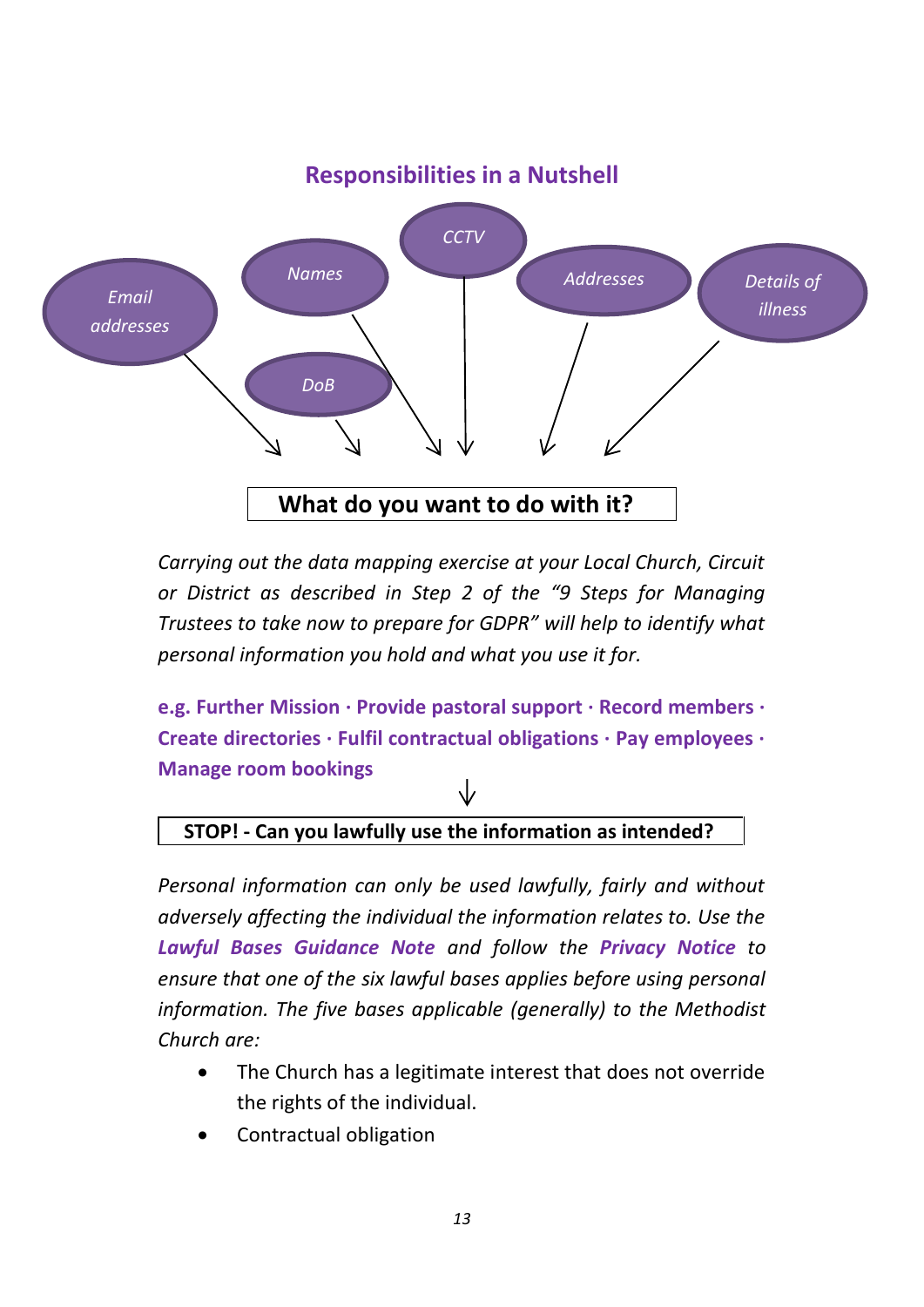- Legal obligation
- Consent (if there is no other legal basis that can be used)
- Vital Interests (only in a life or death situation e.g. medical emergency or safeguarding context)



- $\Rightarrow$  **Inform** be transparent use the template Privacy Notice
- $\Rightarrow$  **Keep it safe** security follow the Methodist Church's data security policy and practical guidelines
- $\Rightarrow$  **Keep it under review** maintain records and registers required under data protection law (use the registers in the Data Protection Toolkit), keep information up-to-date, check whether new consent is required, review what you hold and whether you still need it.
- **Deal swiftly with requests** by individuals who exercise their rights under data protection law. Use the Subject Access Request guidance
- $\Rightarrow$  **Keep informed** attend training sessions, watch the training webinars and keep up-to-date with the guidance produced by the Working Party to help you meet your responsibilities.
- $\Rightarrow$  **Report data breaches contact the Appropriate Data Controller**

# **Destroy data safely…..**

*Destroy data as soon as you have finished with it in line with the Church's retention schedule and disposal guidelines.*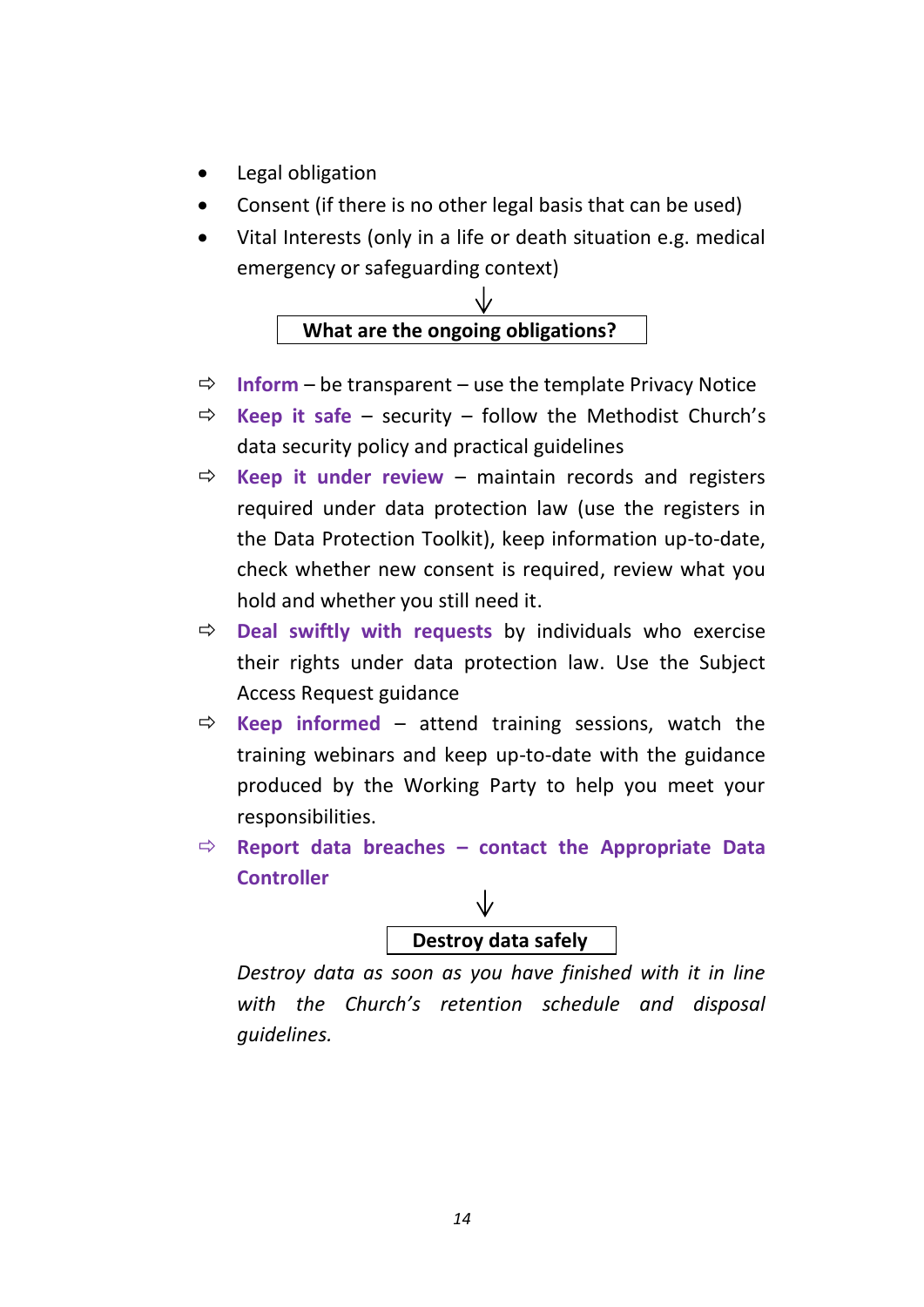# What happens if personal information is lost or stolen (there is a breach)?

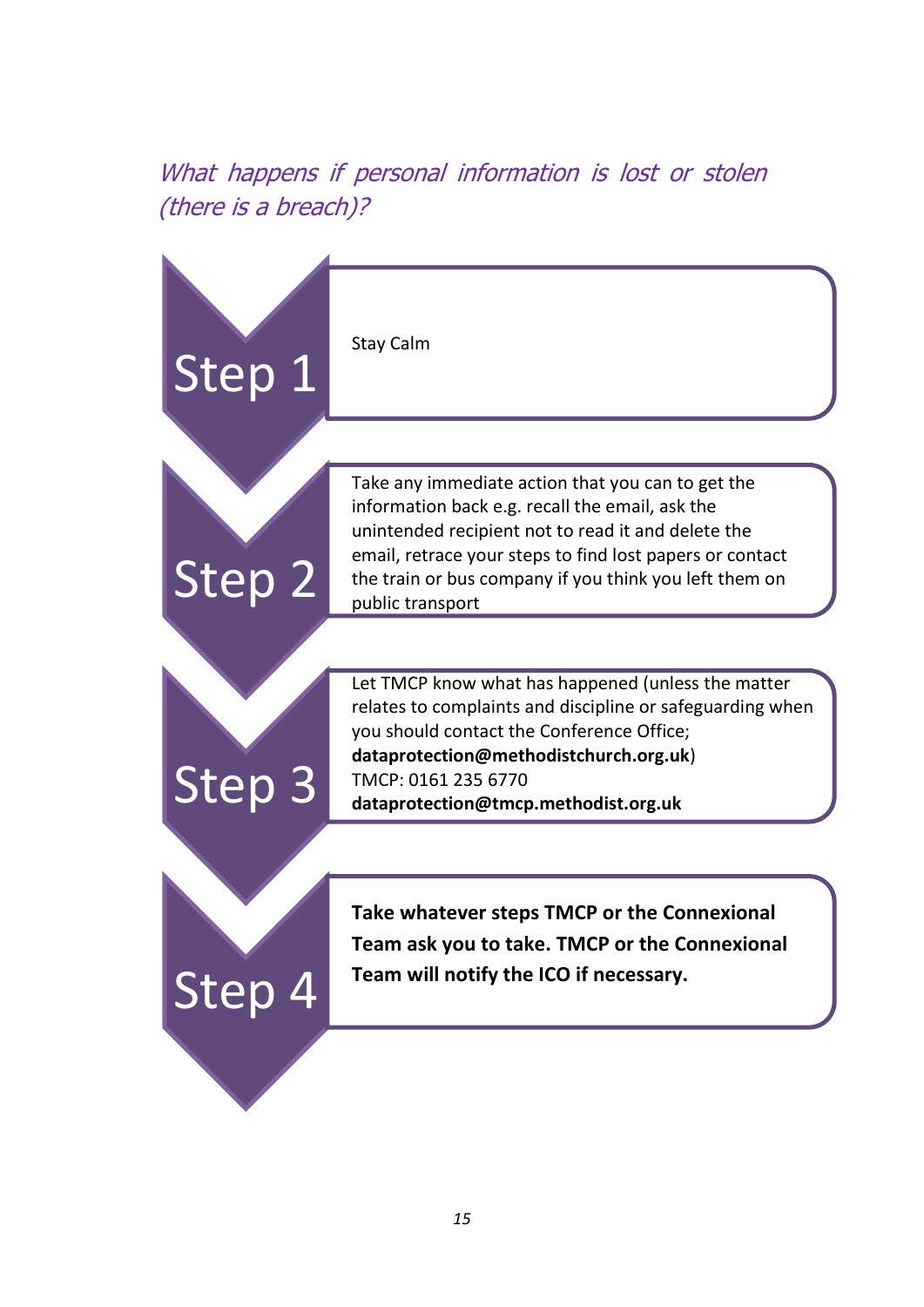# Applying the Data Protection Policy

The Methodist Church uses personal information in many different ways but the following two purposes raise the most queries. Make sure you understand what your responsibilities are using this guide and note the following points:

#### **Directories and Circuit Plans**

- $\Rightarrow$  You can rely on "legitimate interests" if the Directory or Circuit Plan is not shared with third parties.
- $\Rightarrow$  If you share the Directory or Circuit Plan with third parties e.g. they are published on your website or made accessible to third parties (left in the church foyer) you will need to obtain consent. Please note there is **no need for consent to be obtained from Ministers in Full Connexion or probationers**.
- Refer to the **Lawful Bases Fact Sheets** on **Legitimate Interests** and **Consent**. Use the **Consent Form** if consent is required.
- $\Rightarrow$  If you have not obtained consent because you do not make the Directory or Circuit Plan available to third parties, ensure those members with a copy know they must keep the information confidential.
- $\Rightarrow$  When people give you their personal information to include in the Directory or Circuit Plan destroy the completed forms; shred or tear up information handed to you in paper form and delete emails OR store the information securely only for so long as you need to. Keep in locked filing cabinets, locked cupboards or password protected files or anywhere that is considered safe and secure.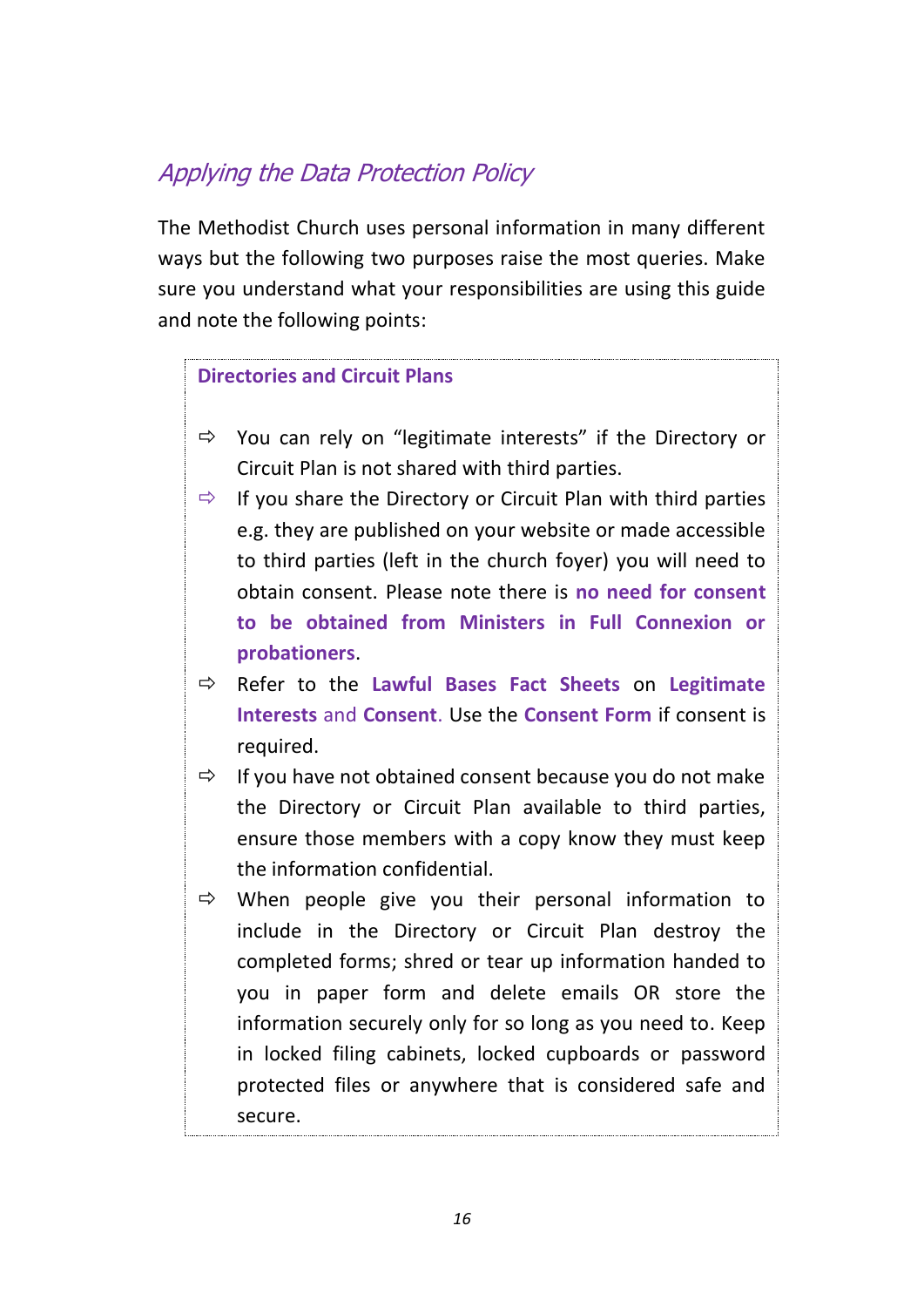#### **Pastoral records**

- $\Rightarrow$  You can rely on "legitimate interests" if the information belongs to the Church's **own** members, **former members**, or persons with whom it has regular contact in connection with the Church and will not be shared with third parties. It is possible the information may be "special category" (refer to the **Lawful Bases Fact Sheet 7 - Special Category Data**). In this case the not-for-profit condition in **Article 9(2)(d) of GDPR** can be used to enable you to collect and use the information.
- $\Rightarrow$  Keep any health information to a minimum. The person may want to share details of their illness with you but you do not need to take written records of this. What do you need to record? What information is essential for the pastoral records?
- $\Rightarrow$  As the information will include special category information e.g. health data, take special care of it. Keep any paper records in a locked filing cabinet (or cupboard) if possible, keep any computer records password protected, do not leave the files unattended and only share information with others involved in pastoral visits on a need to know basis.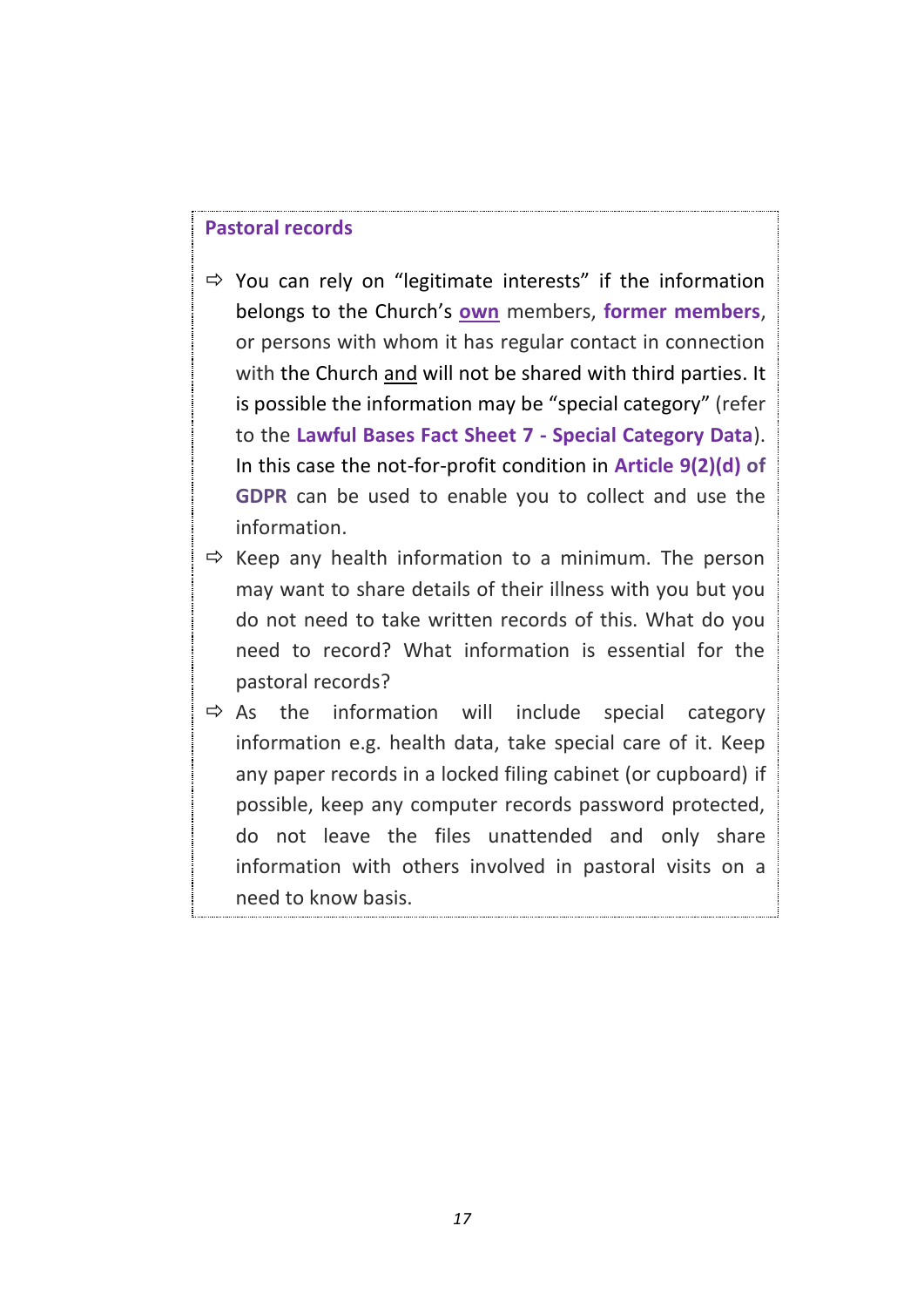# What's on the TMCP website?

### **www.tmcp.org.uk/about/data-protection**

- *GDPR at a Glance*
- *GDPR Changes at a Glance*
- *GDPR Guidance Note*
- *9 Steps to Take Now*
- *9 Steps Checklist*
- *Template Data Mapping Form*
- *Template Consent Form (updated)*
- *Guidelines on Lawful Bases for Processing Personal Data*
- *Who are the Data Controllers and Where to Get Help*
- *Data Protection Do's and Don'ts*
- *Information on Church Directories*
- *GDPR Myth-Buster*
- *FAQs*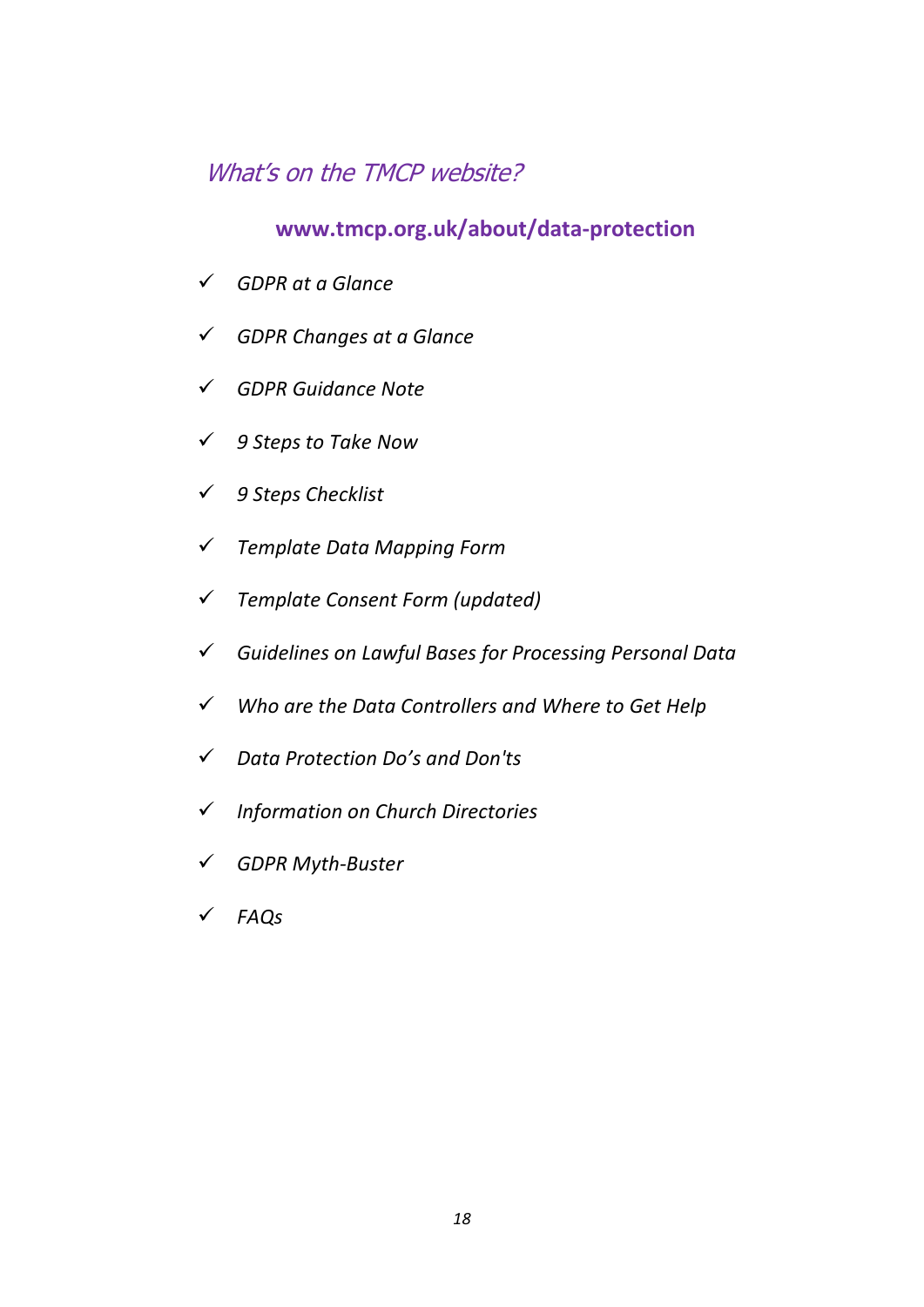# Where to find more help

- Practical guidance focusing on the Methodist Church produced by the Working Party to accompany the Data Protection Toolkit, is available from: TMCP: [www.tmcp.org.uk/about/data-protection](http://www.tmcp.org.uk/about/data-protection) The Methodist Church website: [www.methodist.org.uk/](http://www.methodist.org.uk/)
- TMCP will notify you when any new guidance is available through the News Hub section of the TMCP website; [https://www.tmcp.org.uk/news-hub.](https://www.tmcp.org.uk/news-hub) You can sign-up to receive notifications of new and updated guidance on data protection. Look out for the "Stay updated" banner at the foot of each webpage, insert your contact email address and confirm you would like to receive notifications when you receive a welcome email from TMCP.
- Look at materials produced by organisations including the ICO and EU for comprehensive but clear guidance in plain language which provide a good, balanced overview.
	- ICO website: [https://ico.org.uk/for](https://ico.org.uk/for-organisations/guide-to-the-general-data-protection-regulation-gdpr/)[organisations/guide-to-the-general-data-protection](https://ico.org.uk/for-organisations/guide-to-the-general-data-protection-regulation-gdpr/)[regulation-gdpr/](https://ico.org.uk/for-organisations/guide-to-the-general-data-protection-regulation-gdpr/)
	- European Commission: [http://ec.europa.eu/justice/smedataprotect/index\\_en](http://ec.europa.eu/justice/smedataprotect/index_en.htm) [.htm](http://ec.europa.eu/justice/smedataprotect/index_en.htm)

**Please contact TMCP [\(dataprotection@tmcp.methodist.org.uk\)](mailto:dataprotection@tmcp.methodist.org.uk) on general data protection matters and the Conference Office for queries specifically relating to safeguarding or complaints and discipline [\(dataprotection@methodistchurch.org.uk](mailto:dataprotection@methodistchurch.org.uk)).**